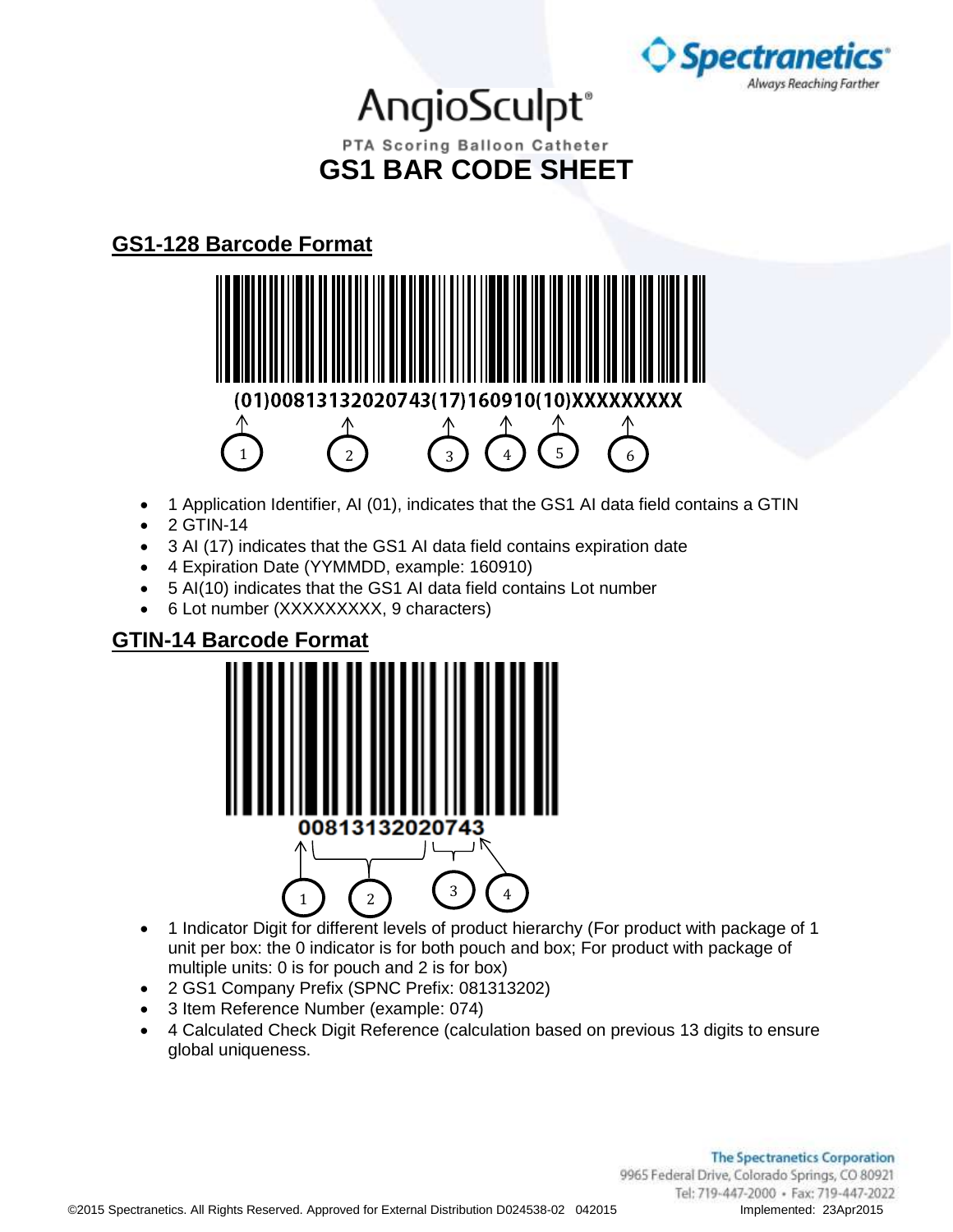

PTA Scoring Balloon Catheter **GS1 BAR CODE SHEET**

| Model #   | <b>Configuration</b>                 | <b>GTIN#</b>   | <b>GTIN Portion of the GS1</b><br><b>Bar Code</b>        |
|-----------|--------------------------------------|----------------|----------------------------------------------------------|
| 2039-2010 | 2.0 mm x 10 mm,<br>OTW, PTA          | 00813132021252 |                                                          |
| 2039-2020 | 2.0 mm x 20 mm,<br>OTW, PTA          | 00813132021269 | <u> II a in i i ia i i i i i i i i i i i i i ann ail</u> |
| 2039-2520 | 2.5 mm x 20 mm,<br>OTW, PTA          | 00813132021276 | <u> A BALITAR A TALIM III II A BIL</u>                   |
| 2039-3020 | 3.0 mm x 20 mm,<br>OTW, PTA          | 00813132021283 |                                                          |
| 2039-3520 | 3.5 mm x 20 mm,<br>OTW, PTA          | 00813132021290 | 00813132021290                                           |
| 2076-4020 | 4.0 mm x 20 mm,<br>OTW, PTA          | 00813132021344 | <u> ALANA III ALANA INI MAR</u>                          |
| 2076-5020 | 5.0 mm x 20 mm,<br>OTW, PTA          | 00813132021368 |                                                          |
| 2076-4040 | 4.0 mm x 40 mm,<br>OTW, PTA          | 00813132021351 |                                                          |
| 2076-5040 | 5.0 mm x 40 mm,<br>OTW, PTA          | 00813132021375 |                                                          |
| 2076-6020 | $6.0$ mm $\times$ 20 mm,<br>OTW, PTA | 00813132021382 |                                                          |
| 2076-6040 | 6.0 mm x 40 mm,<br>OTW, PTA          | 00813132021399 |                                                          |
| 2092-4040 | 4.0 mm x 40 mm,<br>OTW, PTA          | 00813132021405 | 00813132021405                                           |
| 2092-5040 | 5.0 mm x 40 mm,<br>OTW, PTA          | 00813132021412 | 00813132021412                                           |

**The Spectranetics Corporation**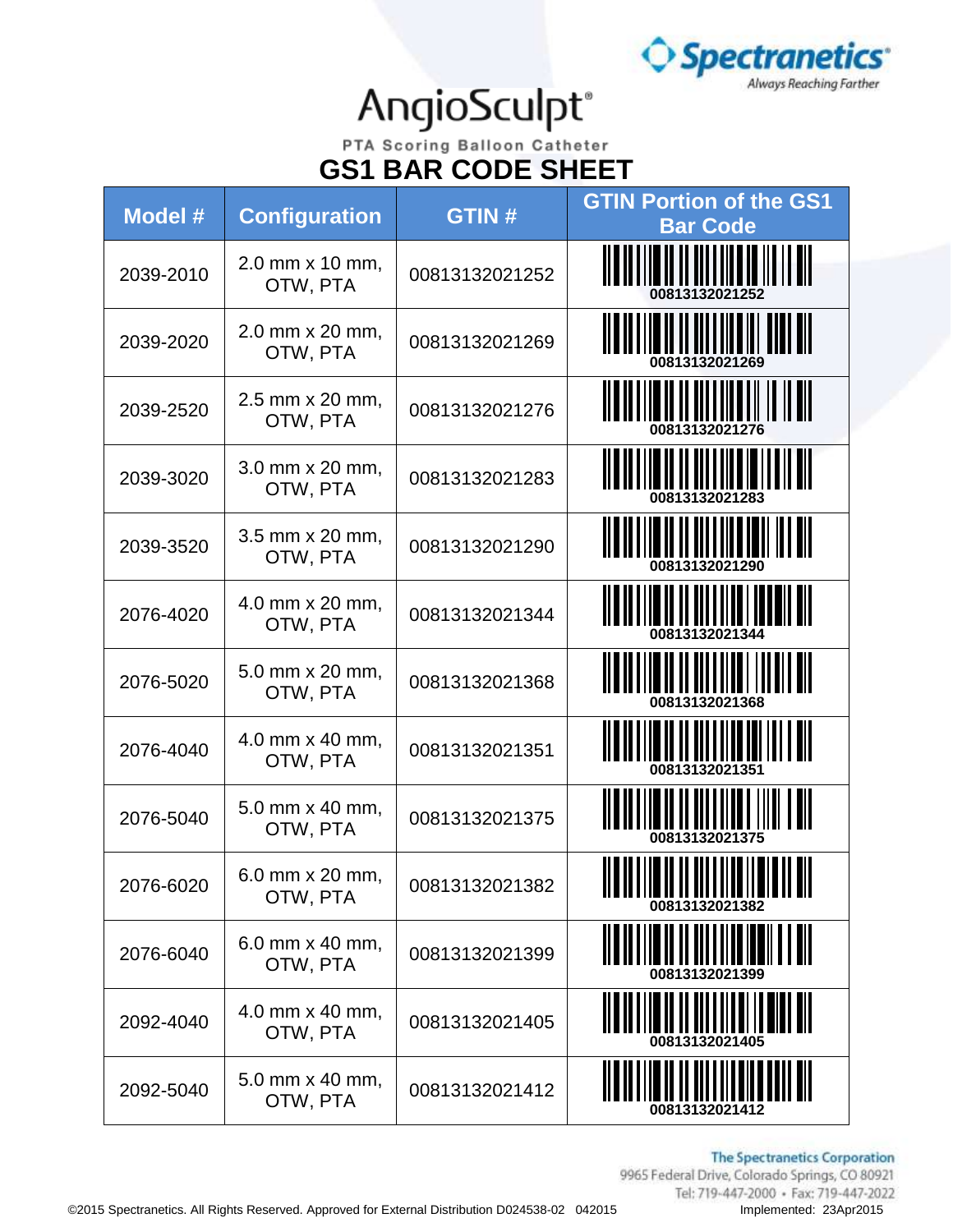

PTA Scoring Balloon Catheter **GS1 BAR CODE SHEET**

| Model #    | <b>Configuration</b>         | <b>GTIN#</b>   | <b>GTIN Portion of the GS1</b><br><b>Bar Code</b>                                                                   |
|------------|------------------------------|----------------|---------------------------------------------------------------------------------------------------------------------|
| 2092-6020  | 6.0 mm x 20 mm,<br>OTW, PTA  | 00813132021429 |                                                                                                                     |
| 2092-6040  | 6.0 mm x 40 mm,<br>OTW, PTA  | 00813132021436 | 00813132021436                                                                                                      |
| 2105-6020  | 6.0 mm x 20 mm,<br>OTW, PTA  | 00813132021443 |                                                                                                                     |
| 2105-6040  | 6.0 mm x 40 mm,<br>OTW, PTA  | 00813132021450 |                                                                                                                     |
| 2155-2040  | 2.0 mm x 40 mm,<br>OTW, PTA  | 00813132021306 | 00813132021306                                                                                                      |
| 2155-2540  | 2.5 mm x 40 mm,<br>OTW, PTA  | 00813132021313 |                                                                                                                     |
| 2155-3040  | 3.0 mm x 40 mm,<br>OTW, PTA  | 00813132021320 | <u> A B A FILM A BADA A FILM A BAD</u>                                                                              |
| 2155-3540  | 3.5 mm x 40 mm,<br>OTW, PTA  | 00813132021337 |                                                                                                                     |
| 2237-40100 | 4.0 mm x 100 mm,<br>OTW, PTA | 00813132021528 | 00813132021528                                                                                                      |
| 2237-50100 | 5.0 mm x 100 mm,<br>OTW, PTA | 00813132021535 | II III<br><u>ila na na mammai mam</u><br><u> 11 0 11 1 1 10 11 11 11 11 1</u><br>,,,,,,,,,,,,,,,,<br>00813132021535 |
| 2237-60100 | 6.0 mm x 100 mm,<br>OTW, PTA | 00813132021542 |                                                                                                                     |
| 2290-40100 | 4.0 mm x 100 mm,<br>OTW, PTA | 00813132021580 | 00813132021580                                                                                                      |
| 2290-50100 | 5.0 mm x 100 mm,<br>OTW, PTA | 00813132021597 | 00813132021597                                                                                                      |

**The Spectranetics Corporation**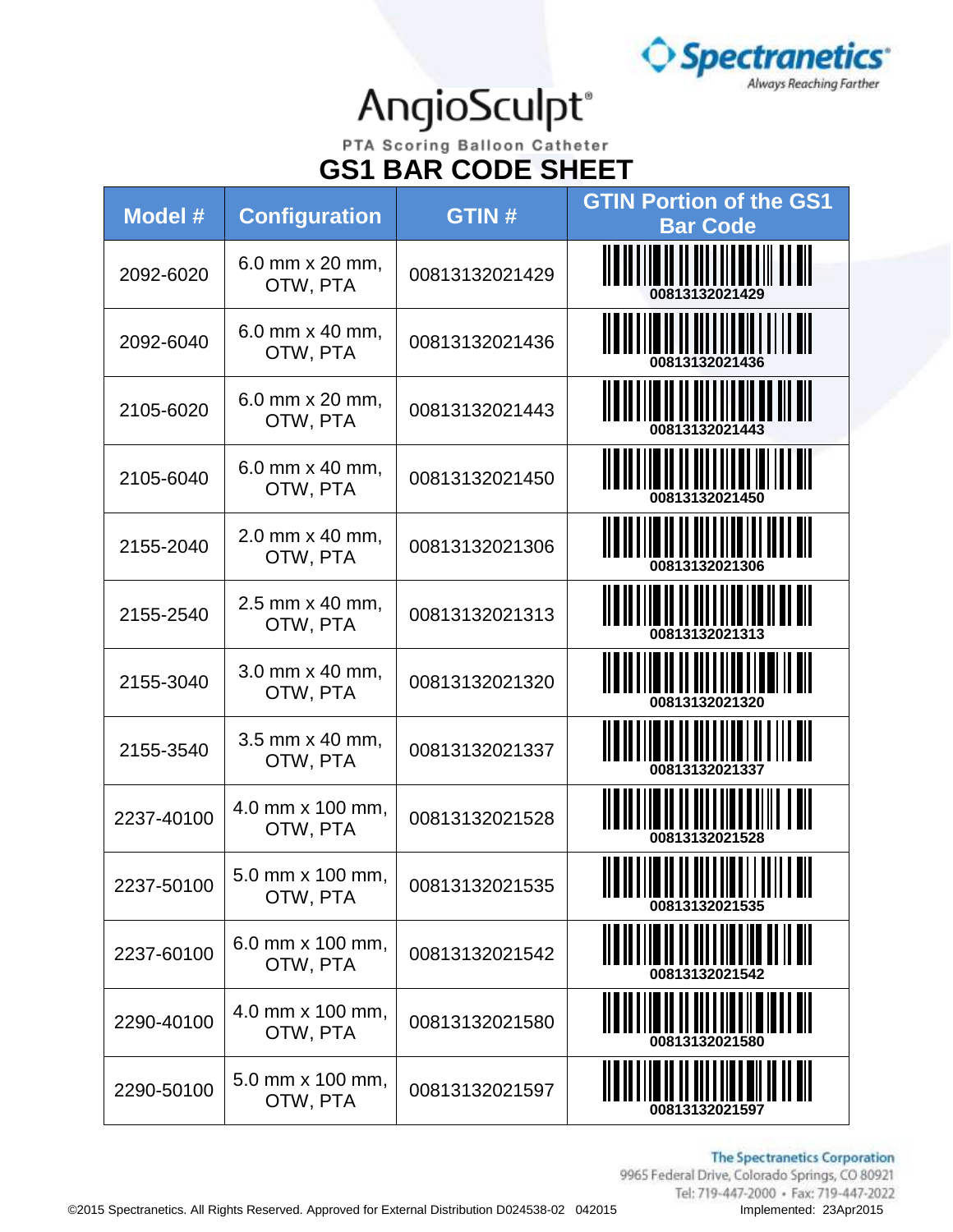

#### PTA Scoring Balloon Catheter **GS1 BAR CODE SHEET**

| <b>Model #</b> | <b>Configuration</b>                | <b>GTIN#</b>   | <b>GTIN Portion of the GS1</b><br><b>Bar Code</b> |
|----------------|-------------------------------------|----------------|---------------------------------------------------|
| 2290-60100     | 6.0 mm x 100 mm,<br>OTW, PTA        | 00813132021603 |                                                   |
| 2215-20100     | 2.0 mm x 100 mm,<br>OTW, PTA        | 00813132021924 | 00813132021924                                    |
| 2215-25100     | 2.5 mm x 100 mm,<br>OTW, PTA        | 00813132021931 |                                                   |
| 2215-30100     | 3.0 mm x 100 mm,<br>OTW, PTA        | 00813132021948 |                                                   |
| 2215-35100     | 3.5 mm x 100 mm,<br>OTW, PTA        | 00813132021955 | 00813132021955                                    |
| 2216-20100     | 2.0 mm x 100 mm,<br>OTW, PTA        | 00813132021498 |                                                   |
| 2216-25100     | 2.5 mm x 100 mm,<br>OTW, PTA        | 00813132021511 |                                                   |
| 2216-35100     | 3.5 mm x 100 mm,<br>OTW, PTA        | 00813132021887 |                                                   |
| 2216-30100     | 3.0 mm x 100 mm,<br>OTW, PTA        | 00813132021504 | 00813132021504                                    |
| 2249-40200     | 4.0 mm x 200 mm,<br>OTW, PTA        | 00813132021559 | ║                                                 |
| 2249-50200     | 5.0 mm x 200 mm,<br>OTW, PTA        | 00813132021566 | <b>join in Italian</b> (j. 1011)                  |
| 2249-60200     | 6.0 mm x 200 mm,<br>OTW, PTA        | 00813132021573 |                                                   |
| 2332-7040      | 7.0 mm x 40 mm x<br>50 cm, OTW, PTA | 00813132022198 | 00813132022198                                    |

**The Spectranetics Corporation**